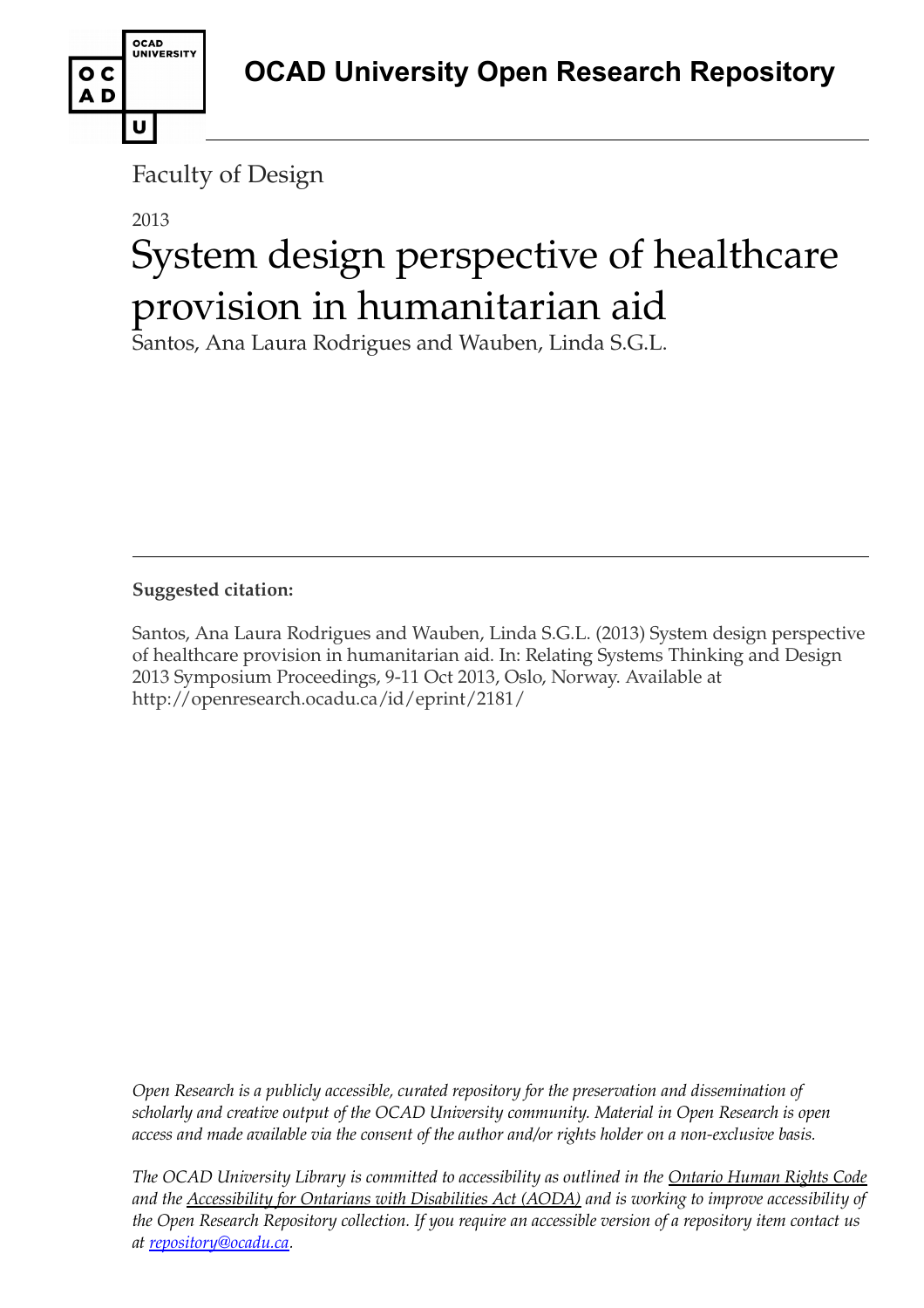*System Design Perspective of Healthcare Provision in Humanitarian Aid* Ana Laura R. Santos<sup>1</sup>, Linda S.G.L.Wauben<sup>1,2</sup>

<sup>1</sup> Design for Sustainability, Faculty of Industrial Design Engineering, Delft University of Technology, Delft, The Netherlands <sup>2</sup> Department of BioMechanical Engineering, Faculty of Mechanical, Maritime and Materials Engineering, Delft, The Netherlands

Keywords: Systems Thinking, Socio-Technical-System, Human Factors and Ergonomics, User-Centred Design, Medical Devices, Humanitarian Aid, International Emergency Relief

### *Abstract*

This study focuses on the role of Systems Design in addressing the challenges of healthcare provision by international emergency relief organizations in developing countries. More specifically the challenges related with the safety and performance of medical devices that are transferred in the aftermath of a humanitarian crisis. Our aim is to describe this transfer on the basis of two field studies in Indonesia and Haiti and reflect on the value of Human Factors and Ergonomics for a Systems Design approach. The presented concepts support designers in handling a larger degree of complexity and support them to think more steps ahead in a design project. Future studies will involve collaborative design projects dedicated to bring this reflection further to the development of healthcare products and services.

#### *Background*

The present increase of frequency and complexity of humanitarian crises have a particularly strong and lasting impact in developing countries due to the susceptibility of multiple socio-economic variables to risks<sup>1</sup>. International emergency relief is a specialized field of humanitarian aid focused on short-term and life-saving interventions, aimed at the temporary reinforcement of systems (e.g. sanitation, healthcare) jeopardized or disrupted by e.g. a natural disaster or flee from conflict.

Healthcare services in humanitarian crises are essential for the affected population, but they are vulnerable as they are often not able to cope with the overload of patients and the limited infrastructure. The conditions of healthcare provision in humanitarian crises have been poorly explored regarding the safety and performance of medical devices that are transferred, together with medical staff to provide care in the affected country. After being used, the devices are most often donated to local entities. Although, there is limited information about the outcome of this one-sided transfer, there is evidence that about 50% of medical devices donated to developing countries lie idle in hospital rooms. Several explanations have been proposed, such as device inappropriateness to context or the lack of local expertise in use or maintenance<sup>2-4</sup>.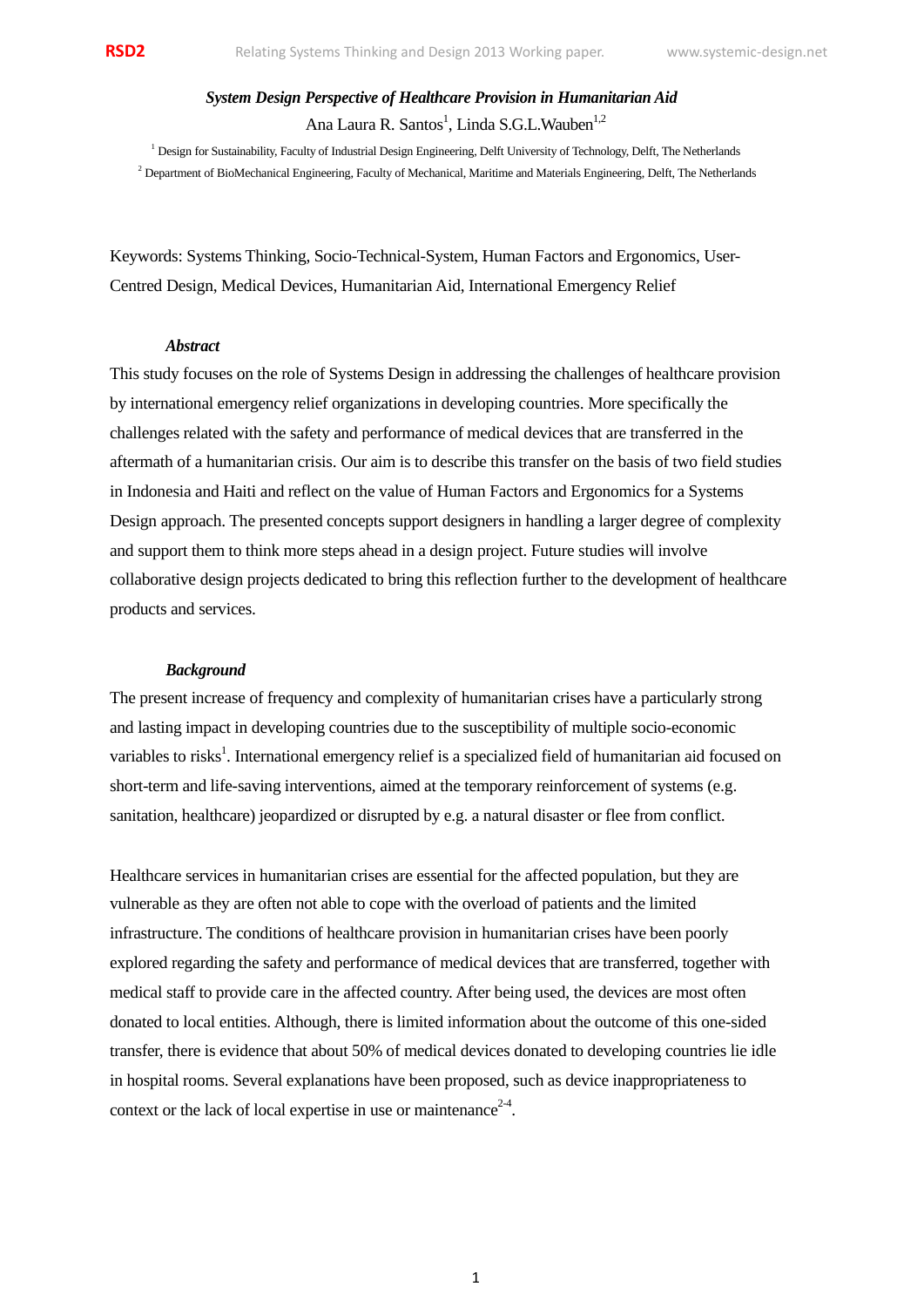## *A Systems Design approach*

The suitability of medical devices and their use context can be analysed from a Socio-Technical Systems (STS) perspective. STS have their origins in work analysis within the field of organizational change and are defined by a complex configuration of defined institutional, socio-cultural, organizational and technological elements, arranged hierarchically in system levels to fulfil a determined social function (e.g. healthcare). Each element involves technical (tangible) and sociopolitical aspects (intangible). STS are further characterized by the interrelationship and mutual influence between system levels of which change is dependent on and that result in system properties, such as safety or sustainability<sup>5,6</sup>.

More recently, STS have been adopted by the field of innovation and design allowing us to put the functionality or goal of the intended (entire) *system* in the focus of innovation rather than the specific needs of a single level. The model in Figure 1 is adapted from a descriptive model<sup>7</sup> that illustrates the hierarchy of system levels involved in the process of innovation of products and services.

Systems Design proposes that the successful implementation of a new product, service or policy, designed to take part in a specific STS depends on the functioning and interrelationship of the existing system levels. The system levels should, therefore, be considered in the design of a determined novelty to guarantee the realization of its intended function<sup>7,8</sup>. In this way, not only technical, but also organizational and social conditions in which the technology is used are considered. In fact, the more system levels are considered in the design approach, the greater the capacity of the system to address a certain function<sup>6,9</sup>. This means that redesigning the physical attributes of an existing medical device to improve safety of the healthcare system results in a smaller and shorter-term impact in the system than designing a coherent combination of processes and products to fulfil the same purpose<sup>6,10,11,12</sup>.

The field of Human Factors and Ergonomics (HFE) offers adequate tools for collecting knowledge required by Systems Design given that it focuses on the "*understanding of interactions among humans and other system elements of a system"* by developing and applying "*theory, principles, data and methods to design in order to optimize human well-being and overall system performance*" 13 . Within the domain of medical device design, HFE plays an increasing role in supporting user-centred design through the systematic understanding and management of systemic risks with legal directives and guidelines in assuring healthcare systems to become safer $14$ .

#### *Systemic transfer of medical devices*

The particular challenge posed by international emergency relief (Figure 1) is that it implies a temporary transfer between two inherently different systems (x and y) with long-term effects (y'), rendering the available medical devices inadequate to function. This mismatch is the result from systemic factors that act as barriers for healthcare safety.

2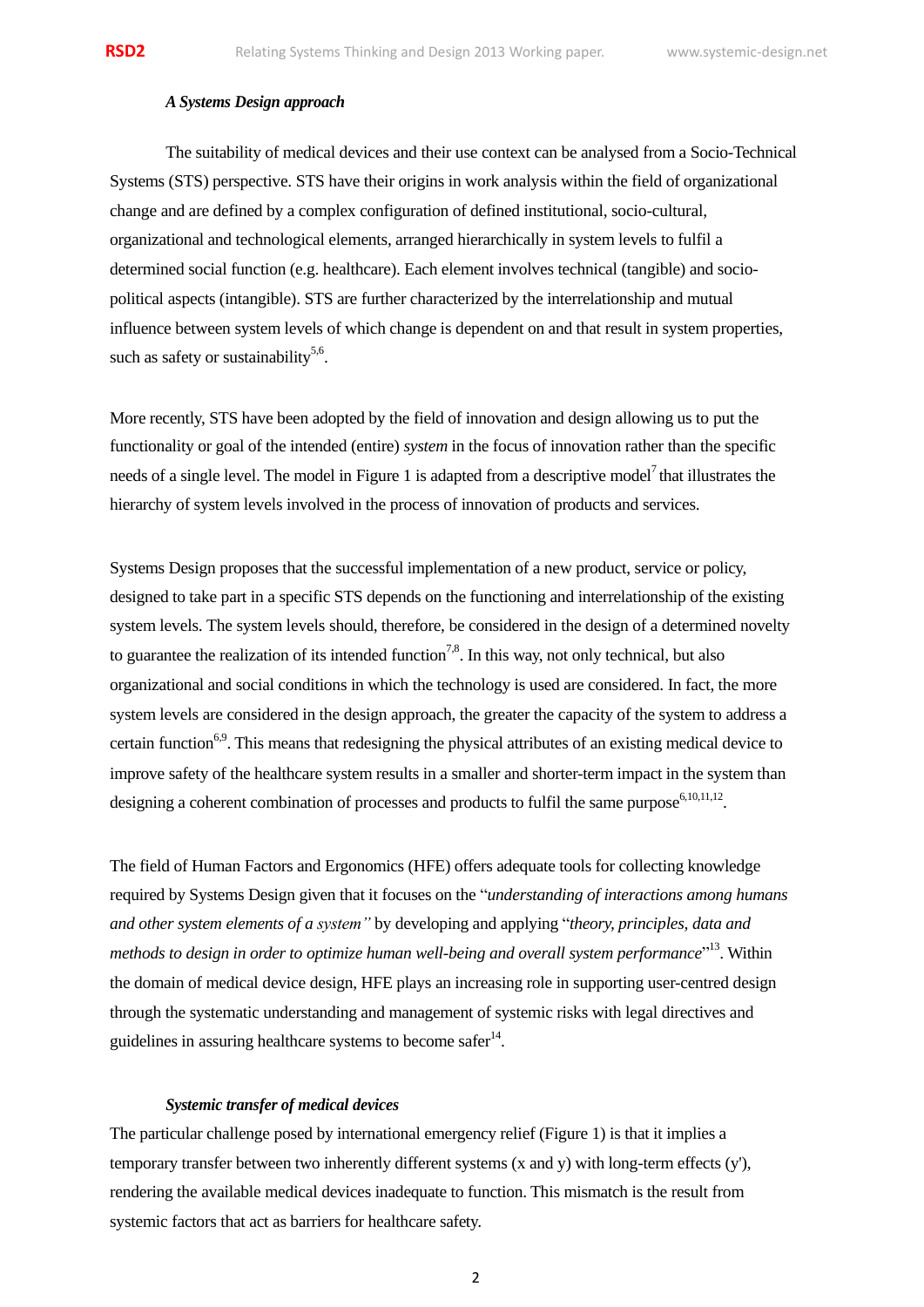

*Figure 1: Transfer of product A between contexts x, y and y'*

For example, a pulse oximetry (device A) is considered an essential medical device in international emergency relief<sup>15</sup>. It is designed within and for an European context (context x), with consideration of existing safety regulations, operational healthcare facilities (e.g. sales department, sterilization, waste management), capacity to afford and maintain devices, task distribution and stable energy supply. When transferred to Haiti (context y) these devices will face several barriers across the system levels, which represent a threat to the functioning and safety of the overall system. The device needs to be packed and transported according to a determined logistical process (environment y) and it might face delays and restrictions at customs (policy y). The dependency on disposable components (probes) and batteries (device x) implies that these need to be inventoried and purchased. The lack of an inventory and purchasing system leads to their reuse. Often the probes will break faster and require repair that, for lack of tools or support, is replaced by a temporary fixing (device level). Batteries will also require a charger and are often over-reused due to the lack of a disposal system (environment y'). Even though several coping mechanisms are created to address these barriers, devices tend to malfunction and disrupt the nurses" workflow  ${\rm (task level)}^{16}$ .

## *Discussion*

HFE has the potential to address societal issues, such as environmental sustainability or global health and offers effective tools to support the design of safe and thorough user-centred systems. However, it generally focuses on adjusting product attributes to a determined environment, rather than taking more system levels into account<sup>17,18</sup>. An affordable and robust pulse oximetry for Haiti aims to promote rapid access to healthcare by rethinking physical attributes, such as materials and energy sources, which often create barriers. These new physical attributes will ultimately face challenges in the overall system. A Systems Design approach aims to rethink the use of local resources and the cost structures to formulate a strategic combination of services (alternative distribution channels) and products

3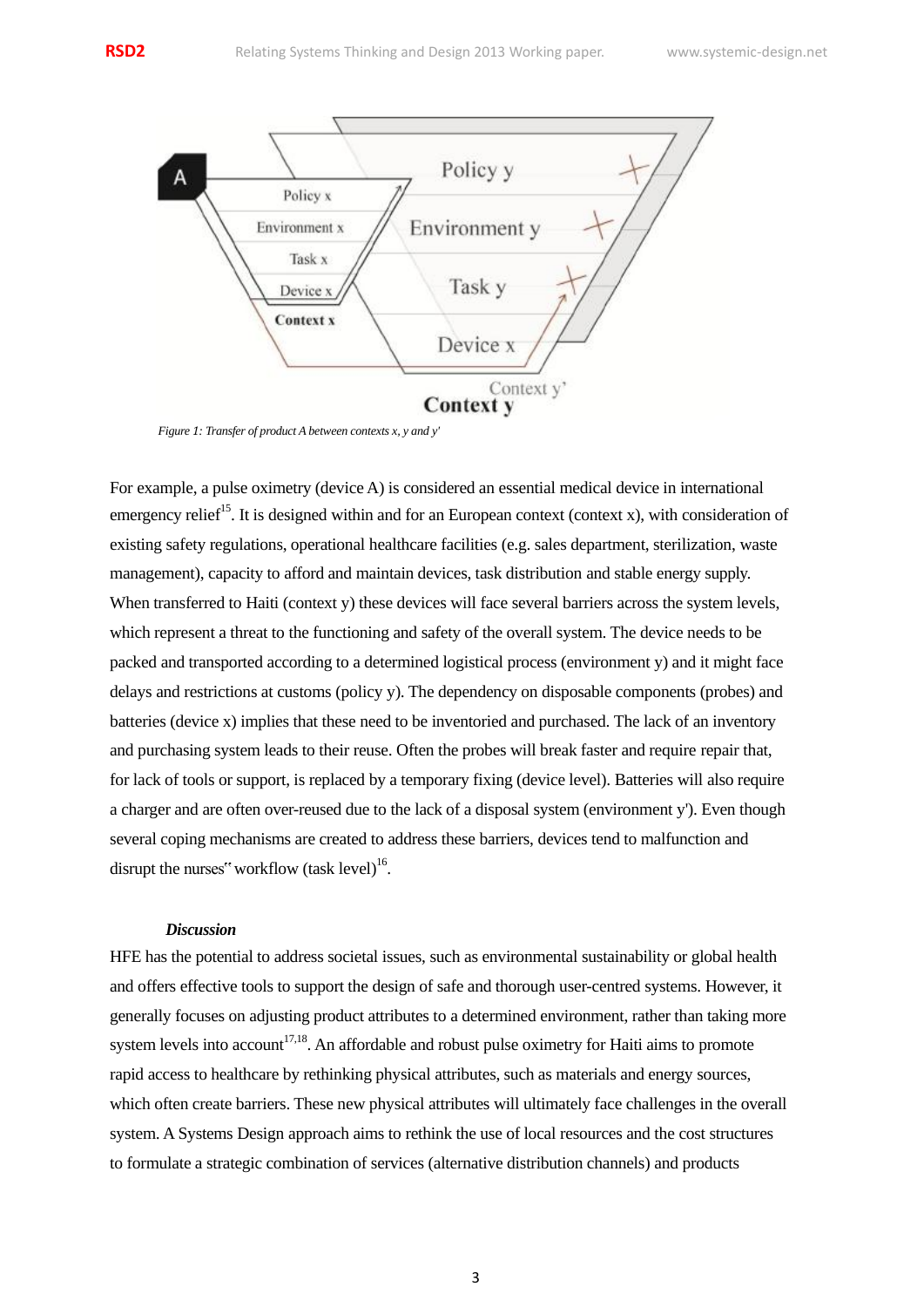## (universal probes and repair tools) for transitional adoption of the device.

Systems thinking can enrich HFE and support designers in handling a larger degree of complexity, take the entire system into account and support them to think more steps ahead in a design project<sup>11</sup>. This allows designers to make a more sustainable change by considering a long-term timeframe and the involvement of a larger stakeholders"network. However some questions remain unanswered such as how should user-centred knowledge be used to support Systems Design?; and how does the shift in the design focus – from problem to system functionality – contribute to differentiate Systems Design from existing ineffective design efforts in developing countries?

Given that international humanitarian organizations become increasingly connected to industry and academia there are opportunities to explore the potential contribution of Systems Design to perform better aid.

Our ongoing research involved interviews with emergency relief experts and two field studies in disaster-prone countries, Indonesia and Haiti, during which, several systemic challenges have been identified. Future studies will be dedicated to explore the value and relation between Systems Design and HFE tools used in the design of products and services in collaboration with humanitarian stakeholders. These results will be available soon.

#### *References*

- 1 Pelling, M. et al., 2004. *Reducing Disaster Risk: A Challenge for Development*, New York: United Nations Development Programme.
- 2 Lister, M., 2004. Transfer of Medical Technology to Developing Countries. *Indian Journal for the Practising Doctor*, 1(2), pp.69–74.
- <sup>3</sup> Malkin, R. a, 2007. Design of health care technologies for the developing world. *Annual review of biomedical engineering*, 9, pp.567–87.
- <sup>4</sup> World Health Organization, 2010. Medical Devices: Managing the Mismatch, An outcome of the Priority Medical Devices project, Geneva.
- 5 Vicente, K., 2006. *The Human Factor: Revolutionizing the way peopl live with technology*, New York: Routledge.
- 6 Gaziulusoy, I., 2011. System Innovation For Sustainability At Product Development Level: A Conceptual Framework. In *The Tao of Sustainability: an International Conference on Sustainable Design Strategies in a Globalization Context*. Beijing, China, pp. 1432–1437.

- 8 Vermaas, P. et al., 2011. *A Philosophy of Technology: From Technical Artefacts to Sociotechnical Systems*, Morgan & Claypool.
- 9 Brezet, H., 1997. Dynamics in ecodesign practice. *Industry and Environment*, 20, pp.21–24.
- 10 Pourdehnad, J., Wexler, E.R. & Wilson, D., 2011. Integrating Systems Thinking and Design Thinking. *The Systems Thinker*, 22(9).
- 11 Sevaldson, B. & Vavik, T., 2010. Exploring relations between Ergonomics and Systems Oriented Design . In *Nordic Ergonomics Society conference*. pp. 11–15.
- <sup>12</sup> Vasantha, G.V.A. et al., 2012. Areview of product service systems design methodologies. *Journal of Engineering Design*, 23(9), pp.635– 659.

14 Clarkson, P. et al., 2003. *Design for Patient Safety*, London.

<sup>7</sup> Joore, P., 2010. *New to Improve*, PhD dissertation, Delft University of Technology.

<sup>13</sup> Carayon, P., 2007. *Handbook of human factors abd ergonomics in health care and patient safety*,